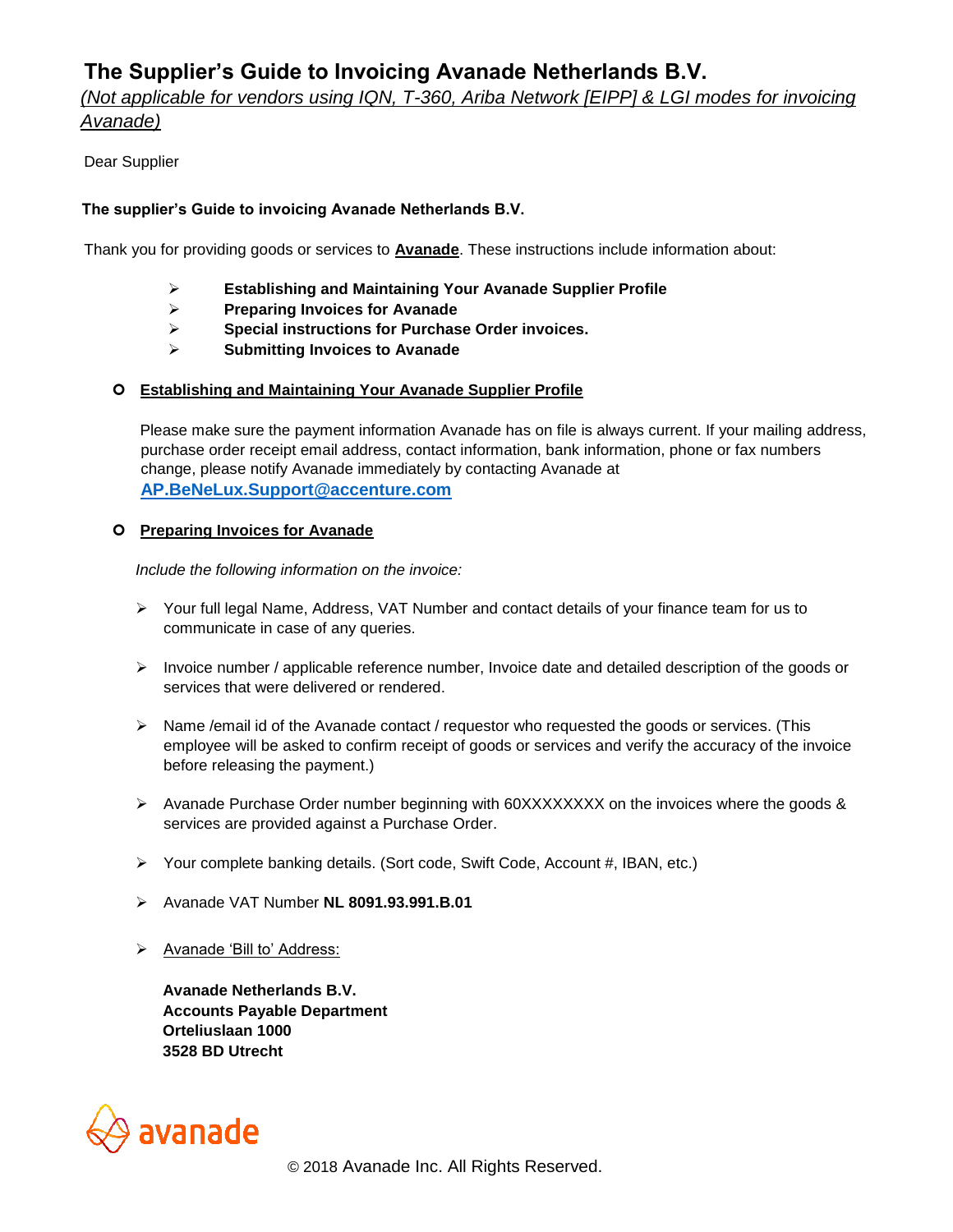- ➢ Subcontractor invoices should be supported by copies of signed timesheets (wherever applicable)
- $\triangleright$  If you are issuing a credit note against a cancelled invoice, kindly quote the corresponding invoice reference against which the credit note is being issued; alternatively please quote complete details for issuance of the credit note to enable us to account for it appropriately.
- ➢ Avanade's standard payment terms are **30 days** (unless alternative payment terms have been agreed in writing with Avanade Procurement) from the invoice date. Please ensure that the invoice due date on the invoice is stated accordingly.

## **Special Instructions for Purchase Order Invoices**

Avanade requires Purchase orders (POs) for purchases of \$1,000 and over. If you are providing goods and services to Avanade under more than one Purchase Order, you must invoice for each Purchase Order separately. Only one purchase order can be referenced per invoice.

The format of the invoice must match the format of the purchase order and follow these guidelines

- $\checkmark$  Reference the appropriate PO line item number for each line item on the invoice.
- $\checkmark$  For goods: the total for each line must represent the extended amount for that good.
- $\checkmark$  For services: Charge for services and expenses must be itemized on separate lines.

 Always review the "**Comments**" section on the PO for additional processing instructions. Please do not Quote the Purchase Requisition Number (PRXXXXXX) instead of the Purchase Order Number (60XXXXXXXX)

### **Please do not over -invoice against the Purchase Order, however, contact the requestor to arrange additional amounts or to change the order.**

#### **Submitting Invoices to Avanade**

.

- ➢ Kindly submit your invoices within **5 business days** from the invoice date failing which payments could be delayed.
- ➢ Please send soft copy of the invoice (s) directly to **acn.netherlands.einv@accenture.com** in a nonmanipulative format e.g. PDF, TIF. **This is the preferred mode of sending invoices and those sent to personal mailboxes will be deemed not received**.
- ➢ Multiple invoices (each as separate file) can be sent in one single mail either Zipped or Unzipped
- $\triangleright$  1 PDF per invoice. Please ensure that all supporting related to a particular invoice are in 1 PDF only, with the invoice being the 1st page and the relevant supports in the subsequent pages.
- $\triangleright$  Max 1MB per attachment, Max 20 attachments per mail and Max 10MB per email (including attachments)
- $\triangleright$  Do not encrypt or digitally sign the emails.
- ➢ An auto intimation will be sent on successful submission / rejection of the invoice which will indicate our invoice tracking number (URN#). This URN# should be used as a reference in all your communications with regards to your invoice.